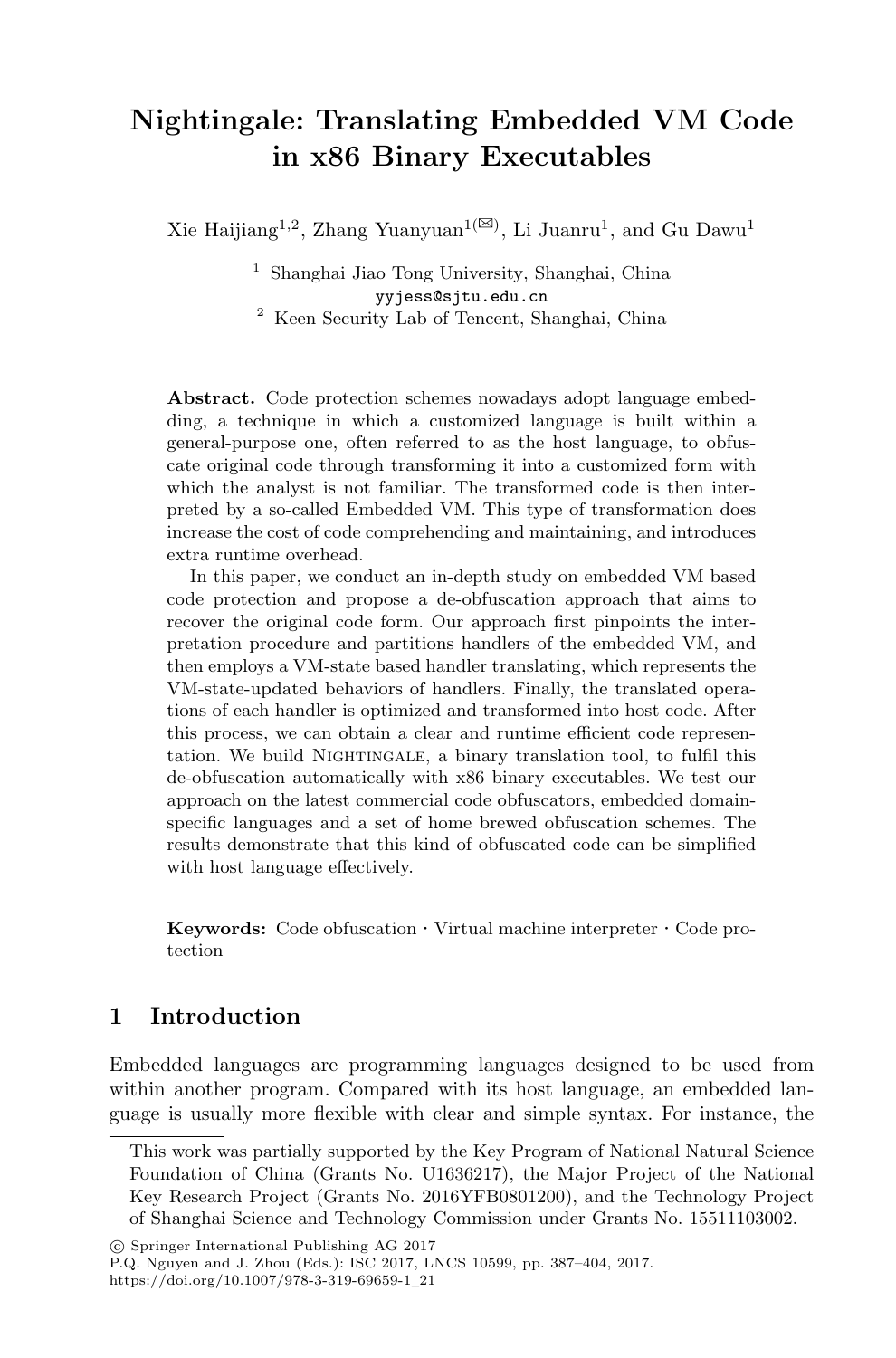Windows operating system provides the *WindowsScriptingHost* API for programs to load and execute scripts written in WSH language. While this hybrid programming style significantly extends the feature of the host language and attains success with many concrete examples (e.g., C and Lua), it may also increase the comprehension complexity and runtime overhead if the embedded language is not familiar to code maintainer and user. For that reason more and more code protection schemes use custom embedded language to impede program analysis and reverse engineering efforts. This type of protection is especially popular with the malware developers, who aim to hide the behavior and character of their program and shield away from the scanning of Anti-Virus software. A prevailing implementation technique for those protection schemes is to design a simple virtual machine. It transforms original code fragment (functions or basic blocks) into bytecode corresponding to this VM, and then simulates it in host language by interpreting the bytecode. Code diversity is also introduced to generate different VMs to frustrate automatic analysis. As a result, it is usually more difficult to analyze and understand such protected code with analysis techniques and tools of host languages.

Difficulties of comprehending embedded obfuscated code mainly comes from comprehending the definition of embedded language and the embedded language VM. In the VM obfuscated executable, instead of analyzing original program code, it is the VM interpreter that requires to analyze. The analysis should first recover the structure of the used VM (e.g., program counter variable, the fetch/decode/execute loop, and instruction buffer) and then understand the obfuscated code. Once the structure is well defined, the syntax and semantics of the target instruction set can be derived with static and dynamic analyses. Previous studies on VM de-obfuscation [\[3](#page-17-0)[,13](#page-17-1),[19,](#page-17-2)[20](#page-17-3)], however, mainly concentrate on comprehending obfuscated code with traditional program analysis and do not consider the characteristic of it. For instance, they are trying to recover highlevel syntactic structure (e.g., Control Flow Graph) of the obfuscated code, or employ heavyweight symbolic execution to recover the syntax and semantics of VM bytecode. These analyses usually provide less help when understanding the VM interpreter. As a result, although traditional binary code analysis techniques are well-developed to handle commodity programs, they are sometimes too ideal to comprehend obfuscated code. If the target of the analysis is the embedded language rather than the n host language, a more basic problem is to conduct an embedded language disassembling (or translating) to help understand it.

**Methodology.** To tackle this challenge, this paper presents a heuristic approach to fulfil embedded language translation. It is profitable to translate the bytecode from the embedded language to the host language. This not only helps comprehend the semantics of the code with simplicity, but also reduces the runtime overhead because the execution in host language is generally more efficient than the interpretive style of the embedded language. Our proposed approach relies on the assumption that *each handler of the embedded language's VM interpreter could be translated into a set of simple operations in host language*, and our target is to automated this inverse procedure and achieve binary code translation.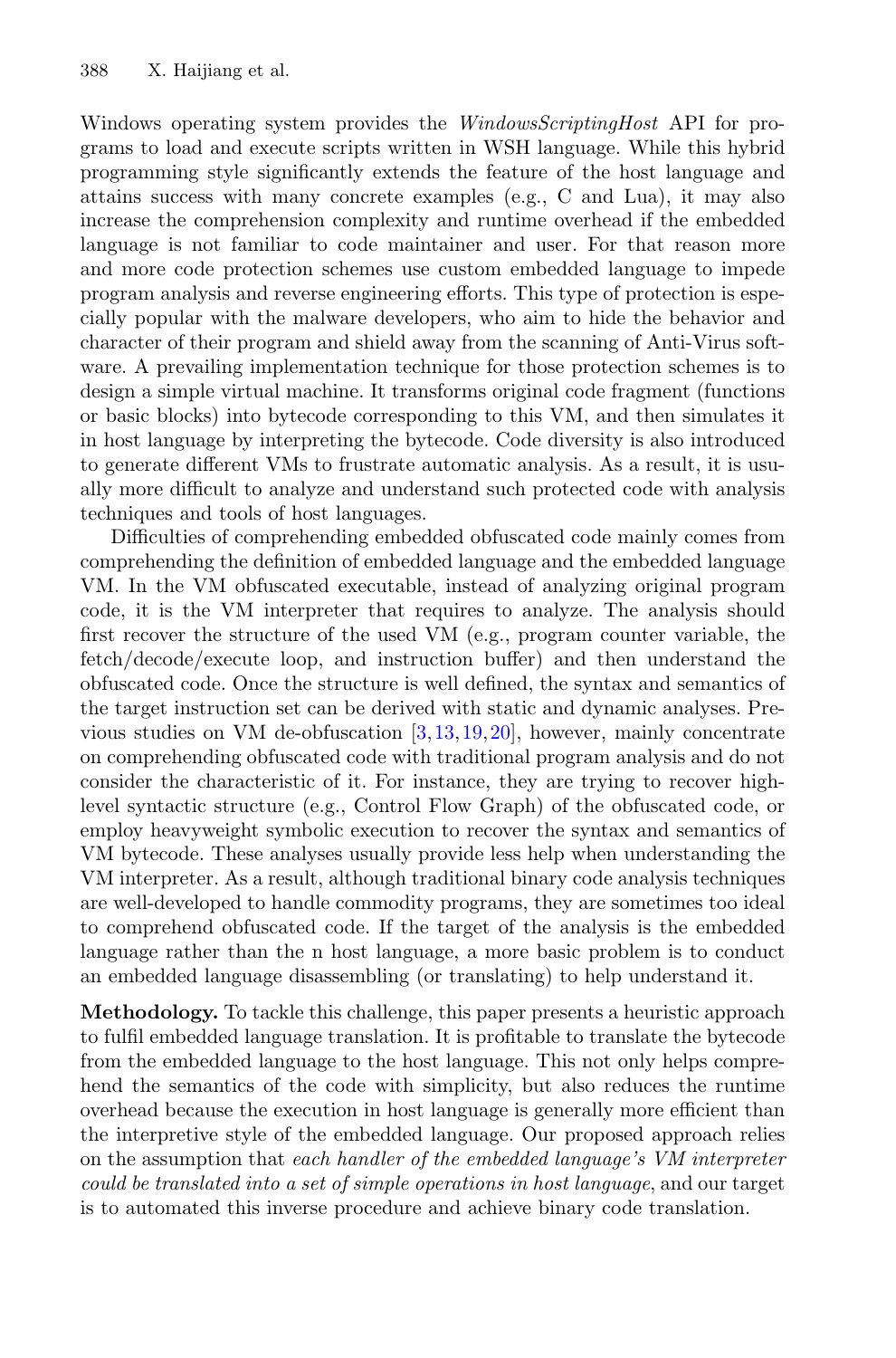Main issues of this translation work include: (1) how to pinpoint the interpretation and comprehend handlers, (2) how to translate one handler using the host instructions, (3) how to simplify useless code inserted, and (4) how to replace original obfuscated code. To pinpoint the interpretation procedure, we mainly rely on the feature of how a part of the program is driven by data buffer to identify the VM. Then, a concept of VM-state, which is the core memory operated by the VM, is used to slice code of handlers and build the concise description of each handler. After that, the re-expressed instructions are further optimized to generate a simpler alternative function of the obfuscated code stub. Finally, we use dynamic instrumentation to patch the VM interpreter and replace it with our translated code.

Two properties of embedded VM based obfuscation are leveraged to support our translation. First, most of the embedded bytecode is a transformation of existing program code. Thus it is feasible to re-express it with the original instruction set. This often becomes an important prerequisite for effective deobfuscation. Second, to communicate with host languages, the embedded code generally uses data structures conforming to host language to pass parameters to and from the host program to the interpreter. For instance, an x86 assembly function will still use stack to pass the parameters even if it is obfuscated.

The core insight of our work is to leverage an abstract **VM-state** to represent the heavily obfuscated operations. Abstractly, the VM-state is the set of intermediate buffer of the VM interpreter, which could be defined through a program analysis of the interpretation. Then the behavior of the VM interpreter is defined by how the VM-state is updated. Through this way different behaviors of various VM interpreters can be expressed in a unified way.

We design and implement an embedded language translator, NIGHTINGALE, to execute automated obfuscated code extraction and translation. NIGHTINGALE mainly makes use of dynamic analysis to employ the obfuscated code extraction. It monitors certain execution that contains a VM interpretation and extracts handlers of the interpreter. When the handler is extracted, an offline analysis is executed to translate and simplify the corresponding embedded code. Finally, the simplified code in host language is dynamically inserted into the program to replace the original obfuscated one.

**Evaluation.** To evaluate the effectiveness of our approach, we conduct a series of empirical studies on several code obfuscators. To the best of our knowledge, most previous studies on code de-obfuscation only focus on two mainstream obfuscator manufacturers. While those code obfuscators covers a large portion of obfuscated programs, there are still many custom obfuscators used by different software products in the wild. Our evaluation also considers them and conducts an in-depth analysis on some novel obfuscation measures adopted. In detail, we collect five obfuscated samples from online Capture The Flag (CTF) contests as well as our home brewed sample obfuscated by the popular *VMProtect* obfuscator as one of the most famous obfuscators. We then use NIGHTINGALE to analyze these samples and translate their embedded code stubs. While other works try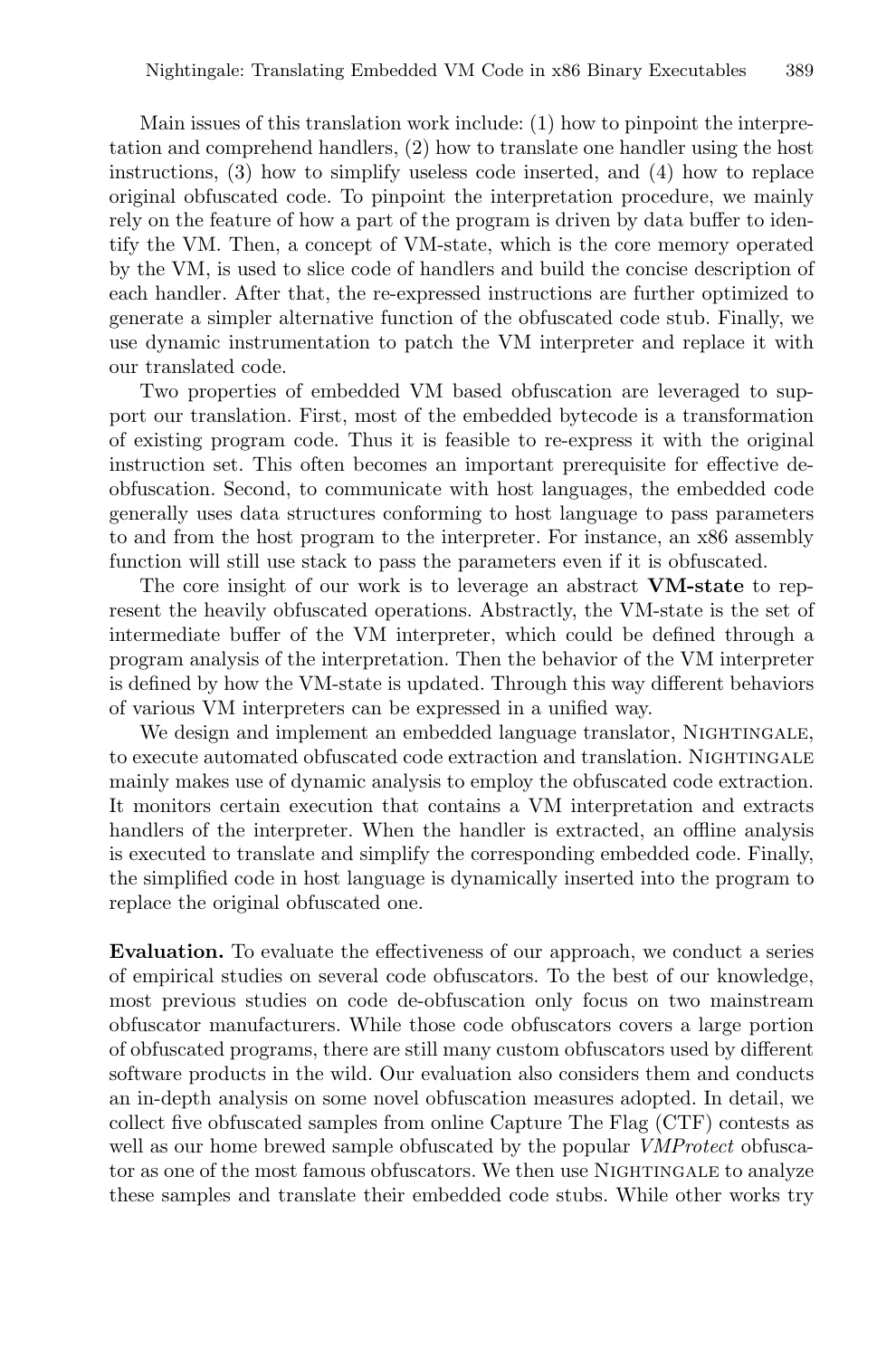to compare the similarity of recovered code structure with the original one, our validation is simple: we only observe if our rewritten code is able to fulfil the same transformation as the obfuscated one for multiple inputs. If this inputoutput relationship preserves, it is believed that the translation works. Besides, analysts will get a more comprehensible expression of the program.

**Contributions.** This paper makes the following contributions:

- We propose an obfuscated code translating approach for code comprehension. Our translating approach adopts a embedded language disassembling methodology and simplifies the obfuscated code. It not only helps understanding the obfuscated code but also improves the execution efficiency to some extent.
- We propose a VM-state analysis to deal with different VM implementations and express the behavior of handlers based on this VM-state. The VMstate based behavior expression is helpful when performing binary translating because it is defined using host language, and is able to be integrated into host program as a patch of the VM code.
- We implement Nightingale, a binary translating tool to fulfil the task of code de-obfuscation. Our evaluation shows different VM implementations can be analyzed and translated by NIGHTINGALE with a unified analysis style.

# **2 Preliminaries**

## **2.1 Basic Concept**

Figure [1](#page-4-0) depicts a concrete example of VM code embedding. The non-obfuscated program, a Windows x86 or x64 executable, is generated with normal compilation process and the layout of the executable follows standard Windows PE file format. After a VM-based code obfuscation (i.e., a code transformation process), part of the original code is wiped and replaced as control flow transitions to lately inserted code section defined in this paper as a *VM stub*. In Fig. [1,](#page-4-0) original code of *func A* and *func B* is replaced as *vm func A* and *vm func B*. Notice that *vm func A* and *vm func B* are not typical binary code functions. Instead, they are composed of the header in the original Code section and a series of bytecode placed at the VM section. Then the VM core is responsible for executing the bytecode in the VM section. A typical header (control flow transition) of VM stub can be a simple branch instruction in code section:

00401000|push ebp<br>00401001|mov ebp, esp 00401003 | sub esp, 0x8 00401006 | push 0x4020f4  $0040100b$  imp.  $0x424297$  $\frac{1}{\sqrt{2}}$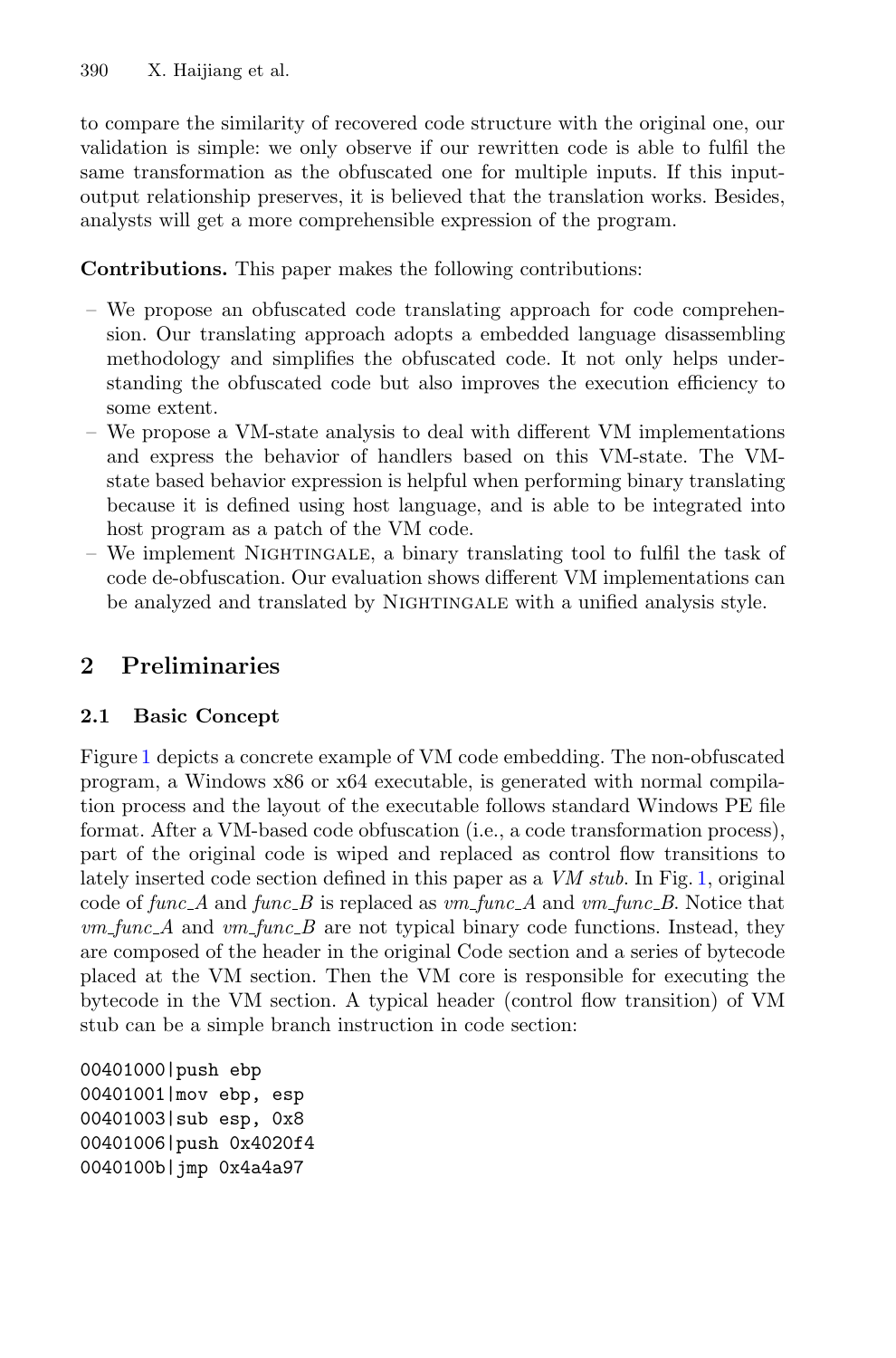

<span id="page-4-0"></span>**Fig. 1.** An instance of VM code embedding

The last *jmp* instruction in this example leads the control flow to the entry point of the VM stub in VM sections, which consists of mainly a VM bytecode buffer and a VM interpreter.

To fulfil the same functionality as the original code, the obfuscator will generate a segment of VM bytecode through analyzing and transforming the original instructions. For instance, if there exists an *add* instruction in original code and the code interpreter also contains an instruction that fulfils addition operation, the obfuscator will then generate a corresponding VM bytecode instruction. The VM bytecode buffer is basically the transformed results of original code with the form of a customized instruction set architecture (ISA). However, not all of the original instructions can be replaced by an alternative VM bytecode. Particular instruction in host language may be complex and the obfuscator may use a set of alternative VM bytecode instructions to replace it. In this manner, the embedded VM code executes within the host language execution environment and always tries to keep the same semantics to prove the reliability.

In the scenario of VM based code obfuscation, the VM interpreter is generally the implementation of a lightweight code interpreter written in host language. Different VMs adopt different designs of ISA and corresponding bytecode handlers. Some VMs are stack machines while some are register machines. However, both implementations follow the common design principle of code interpreter and each consists of basic components such as a *bytecode decoder*, an *execution scheduler*, and numerous *bytecode handlers*, which are core components that determine the ISA of the VM and fulfil the main functionality.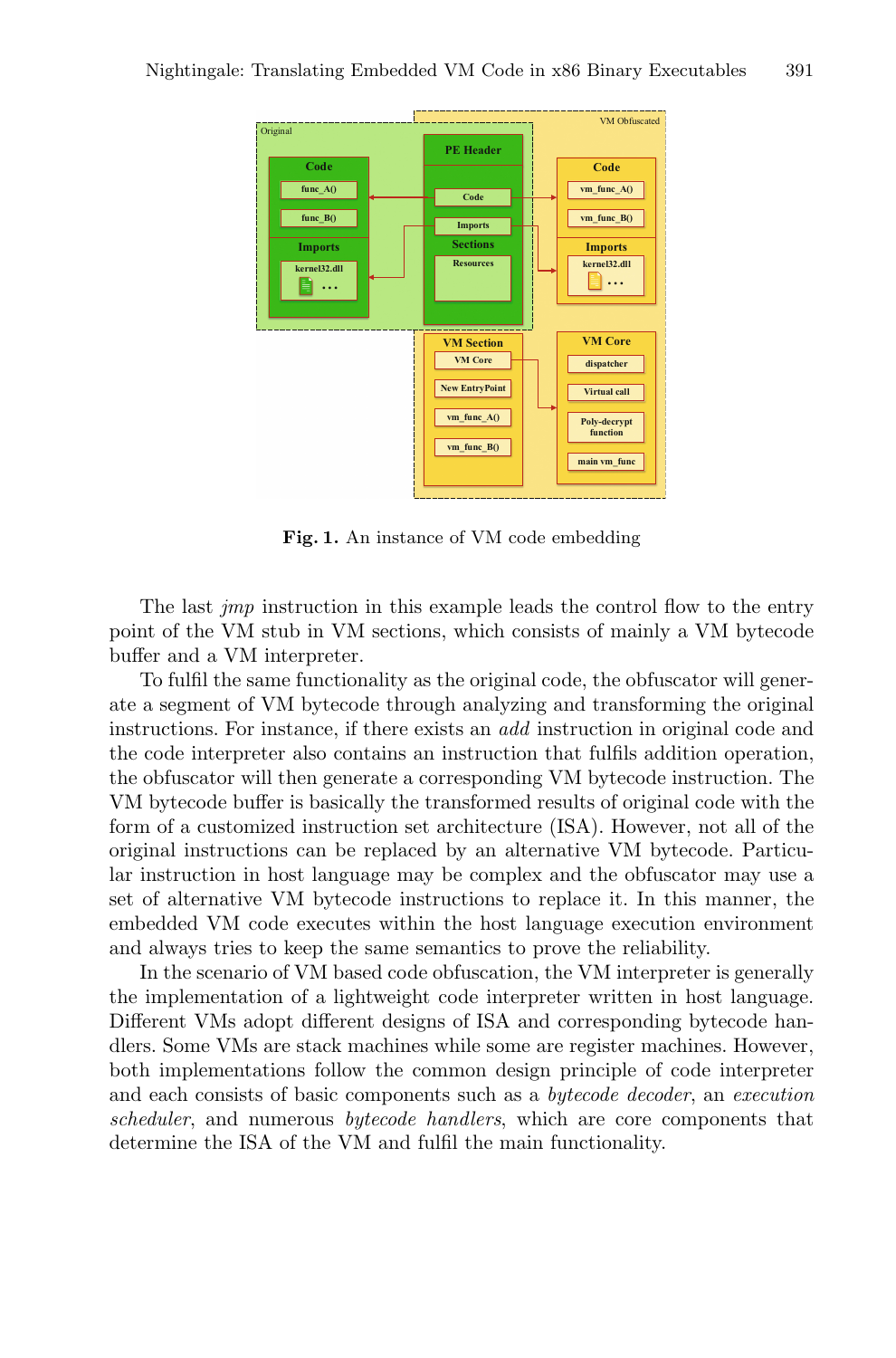### **2.2 Assumptions**

One assumption in this paper is that the VM used for code obfuscation is a simple interpreter compared with those heavyweight interpreters (e.g., interpreters of Ruby, Lua, and Python). Moreover, we assume that the protected code are simple data transformations that mainly contain plain instructions. This is reasonable because most obfuscators, according to our observation, only deal with those plain instructions. Our assumption is base on the observation of common commercial obfuscators such as *VMProtect* and *ExeCryptor*. The obfuscation is often employed through using SDKs of those obfuscators to transform only part of their code. Otherwise, the obfuscation process may fail or the generated executable may not able to work properly. This indicates that these automated VM obfuscators only deal with relatively simple instructions to prove the stability.

Another important feature is that most obfuscators would not recursively obfuscate invoked functions in the range of protected code. That is, if the protected code contains a function invoking, obfuscators generally do not obfuscate this invoked function. Instead, they just replace the invoking instruction (call or jmp) with a vague stub that does not obviously expose the target function's address.

For commercial VM obfuscators, although we do not know their accurate work mechanisms, we can send a home brewed sample to them and obtain the obfuscated version (these obfuscators provides trial versions). This also helps understand the used bytecode instructions and handlers.

# **3 VM Code Translating**

### **3.1 Overview**

In this paper we aim at translating the embedded VM code, which is mainly generated by automated code obfuscator, into the form of host language of the program. As the embedded code can be seen as an alternative transformation *P* that replaces the original transformation *P*. The target is to recover the original transformation *P* as much as possible. However, state-of-the-art obfuscators can add various layers of transformations and heavily complicate the process of reverse engineering the semantics of binary code. In most cases it is unpractical to obtain a complete understanding of the underlying logic of a program. Thus we do not pursuit a perfect recovery because this can be seen as a form of decompilation and it is not expected to have a perfect solution to the problem. Our solution is instead to present a generic and practical translation scheme that reveals the state transition of VM code. Concentrating on VM code restricts the scope of the analysis, and helps analyst focus on collect high-level information and identify interesting parts of the obfuscated code. Particularly, in this paper we do not consider the unpacking and anti-analysis code issues. We mainly focus on how to comprehend the structure of embedded VM and how to translate embedded VM bytecode into host language expression.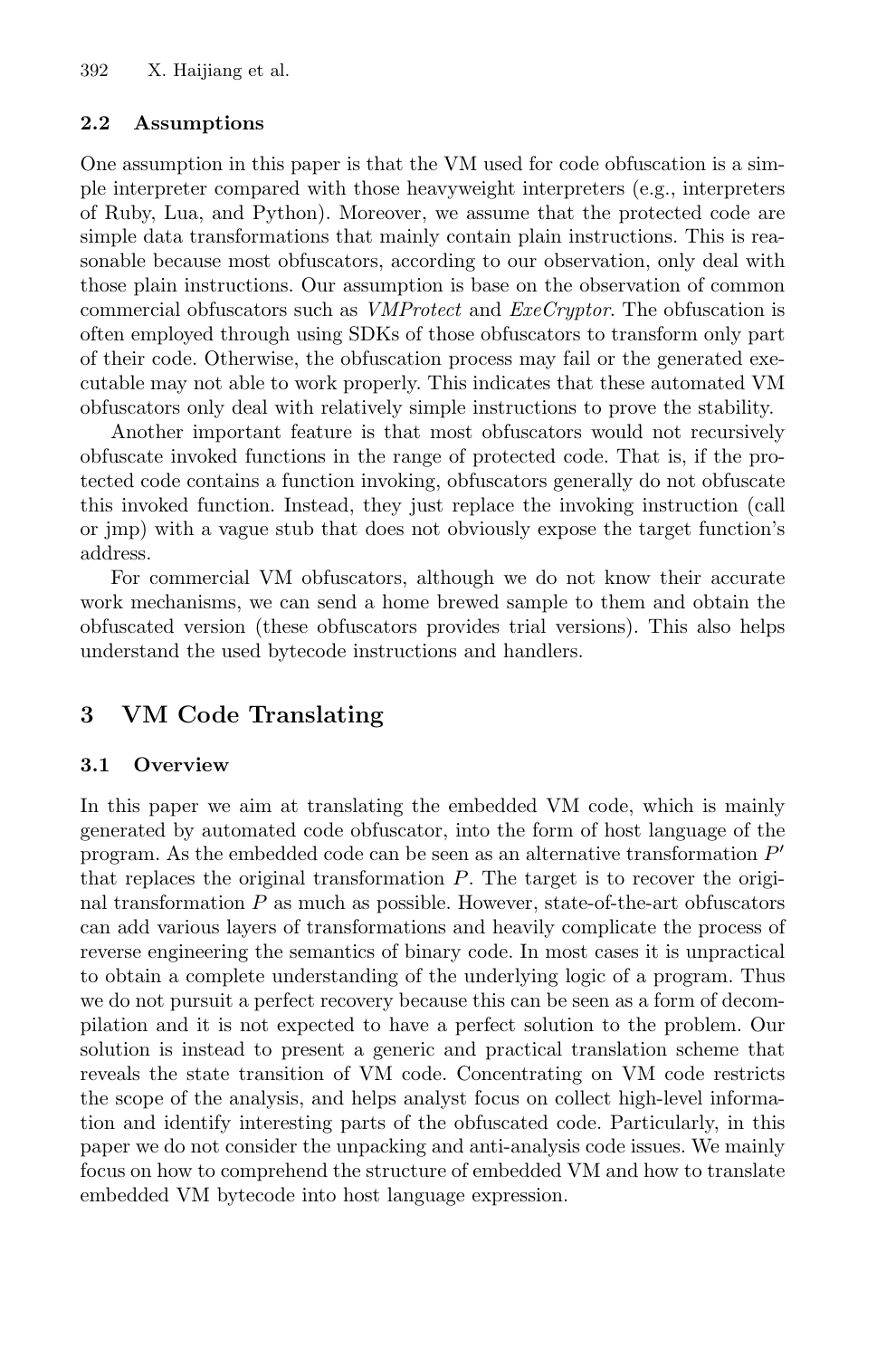

<span id="page-6-0"></span>**Fig. 2.** VM code translating process

Figure [2](#page-6-0) depict the entire translating process, which consists of five phases. At the very beginning, the binary code executable is analyzed to first collect execution trace and pinpoint the interpretation procedure. Then, the interpretation procedure is partitioned into different smaller procedures corresponding to VM bytecode handlers. The third phase then extracts and composes a VM-state through synthesizing each handler's behavior. After acquiring the definition of the VM-state, the operation of each handler can be expressed in a new form of host language instructions, and this new representation could be further simplified using traditional program optimization techniques. Finally, to complete the translation, the VM code is replaced by those simplified code through a dynamic binary code instrumentation. In the following, we introduce the details of each phase.

#### <span id="page-6-1"></span>**3.2 Interpretation Pinpointing**

We propose a handler partition approach, which relies on the analysis of indirected branch semantics. Embedded VM code in host program often executes with a relatively lightweight interpreter, and pinpointing its interpretation process is crucial for the translating. Some studies assume that the VM code and interpreter are placed into a separated section of the executable. Although this corresponds to most commercial VM obfuscators such as VMProtect and Themida, it is not always true for those customized VM obfuscators. Some VM interpreters are embedded into the program during the development stage, hence are located within the same code section as the host code. In this situation, a more generic pinpointing approach is required.

We propose a pinpointing approach based on the feature that the execution of the interpreter is driven by the VM code placed beforehand. A VM interpreter often contains a code dispatching mechanism that responds for choosing the next executing instruction after the interpretation of current bytecode instruction is finished. This code dispatching mechanism can be implemented with a *decode-and-dispatch* style or with a *threaded interpretation* style [\[14](#page-17-4)]. For the decode-and-dispatch interpreter, there exists one particular indirect branch instructions (e.g., call eax) that transits the control flow to different handlers.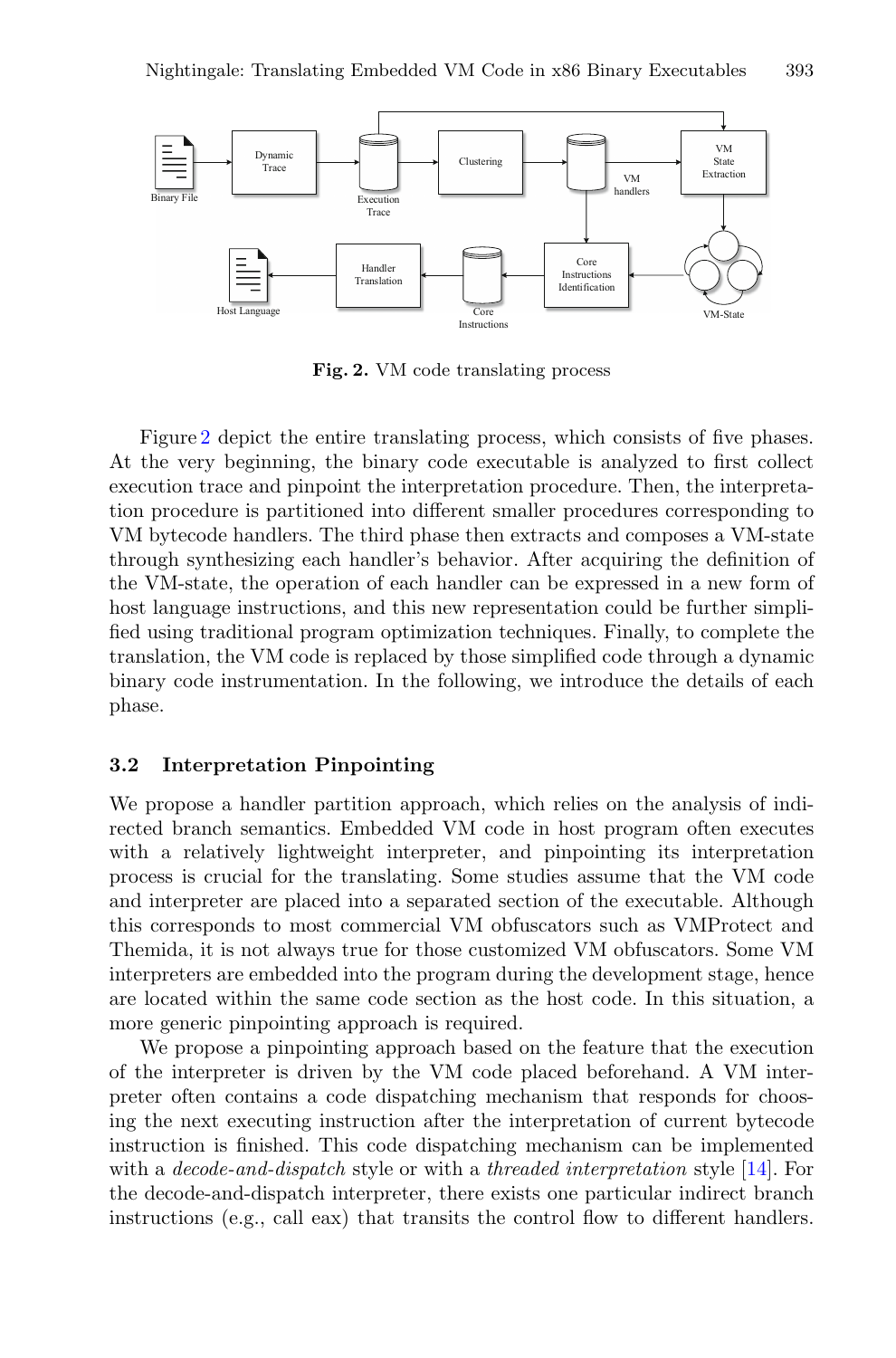

<span id="page-7-0"></span>**Fig. 3.** Two types of interpretation

For the threaded interpretation, the indirect branch instructions may be contained in different handlers (see Fig. [3\)](#page-7-0). However, both kinds of indirect branch instructions, as we called dispatching instructions, are driven by the VM code. Hence for both implementations, we first collect all indirect branch instructions in the execution trace. Then how those concrete control flow transitions are influenced by the input data (from external input or be directly coded in the program) are extracted through a data dependency analysis. The data dependency analysis mainly calculates which part of the input data determines the final indirect branching with a basic data flow analysis against the execution trace. The input data that influences the branching is labeled as the data source. After the analysis, these indirect branch instructions are clustered according to the data source that influence them. The clustering is based on the metric of data source's distance. A basic K-means clustering is adopted here, intending to group those instructions that are influenced by data source with closed distance. According to our observation, the VM code is generally placed in a continuous buffer in data section, or hard coded in code section. If instructions are driven by similar data that is from a small region in memory, it is very possible that the data represents the VM code and the clustered instructions indicate the existence of the interpretation. Another observation is that the embedded VM code has generally been placed during the program generation stage. Thus the buffer of VM bytecode should be placed before the execution of the program. We leverage this property to classify VM bytecode interpreter and the state machine of network protocol, which possesses similar data-driven behavior but the data source is often determined during the execution (i.e., received from the network).

After pinpointing the code dispatching part of the interpretation, the next step is to partition the entire execution trace into individual operation of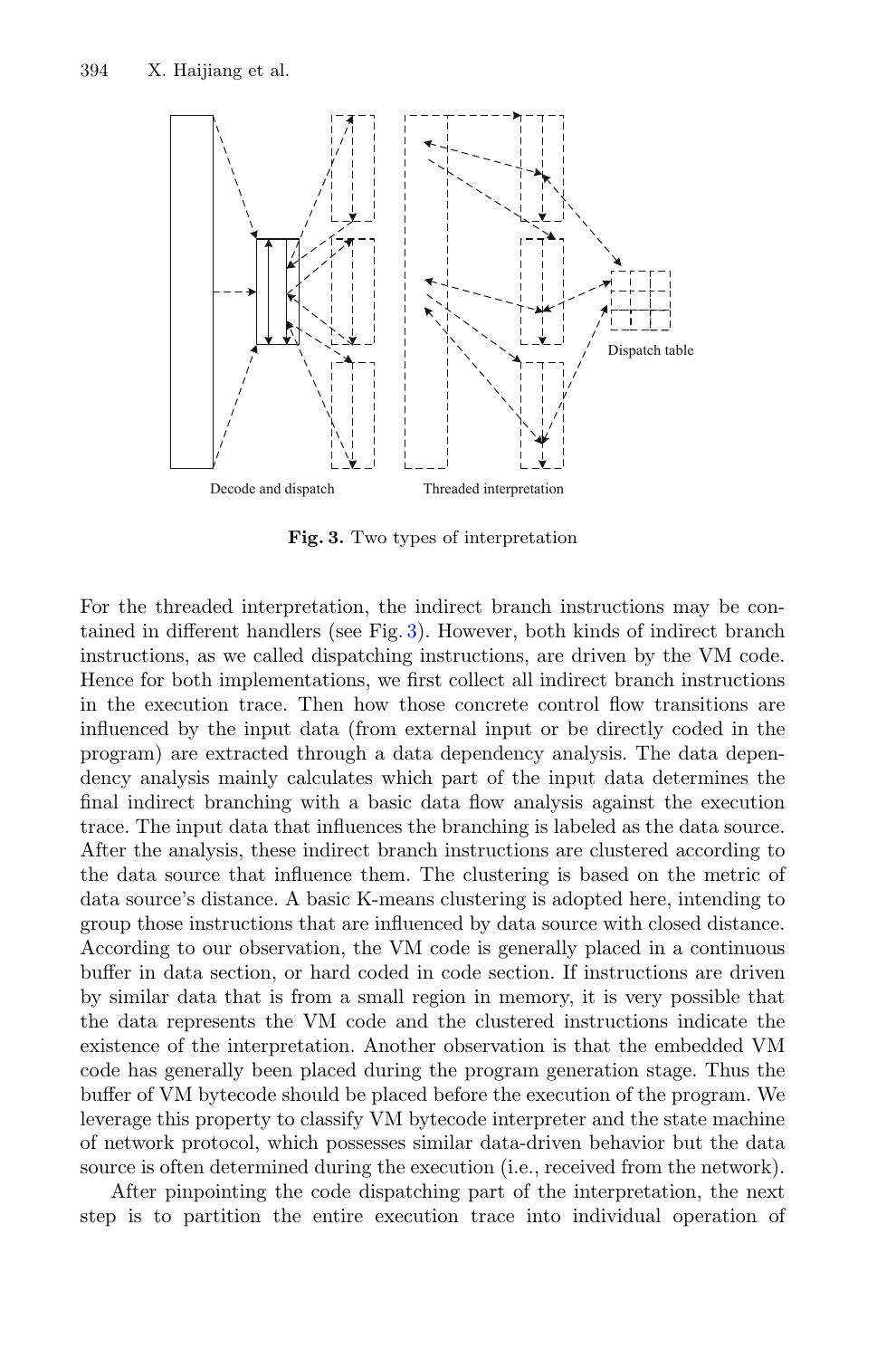bytecode instruction handler. We directly use the code dispatching part as the splitter to partition the execution trace, and consider each partitioned segment as a handler. Notice that a handler is not necessarily implemented as a function. Thus a partitioning with the granularity of assembly function is not feasible for this application.

#### <span id="page-8-0"></span>**3.3 VM-State Analysis**

The key insight of our approach is to recover the format of VM-state, which contains the virtual context of the VM during the interpretation. In general, a VM-state is a set of memory buffer and registers that represents the context of the current VM execution and is maintained by the VM. However, because our analyzed VM is embedded into a host program and the VM itself is implemented using the host language, its VM-state is also expressed using the host memory and registers and is not easily distinguished from the host program's context. Moreover, we expect that the VM-state can still be defined using host language so that in the later translating we can utilize this expression to rewriting the interpretation. To this end, our VM-state analysis is a reverse engineering effort to recover basic format of the VM-state. Since we do not know the virtual ISA beforehand, it is infeasible to define a fixed abstraction of this state beforehand. For instance, if the VM is a stack machine, it often uses a memory buffer to simulate its own virtual stack and manages its own stack *push* and *pop* operations. However, if the VM is a register machine, the abstraction may vary significantly. Hence, our analysis only define a VM as the program that manipulates a memory buffer with relative pointers. Take a virtual *push* operation as an example, our analysis gives the result of a memory write operation only. In this way, we aim to express different VMs in a unified style.

The VM-state reverse engineering starts from analyzing memory and registers updating of each handler in a trace. Now that the aforementioned handler partitioning has already defined the range of each handler, in this phase we concern about how each handler update memory and registers and among the updated content, which part is the used by the following operations. This can be done by a simple data citation analysis: the memory and registers updating of one handler is first recorded and then the following handlers' operations are checked to see which part of those memory buffers and registers is cited in at least one following handler's operation. If the particular memory buffer or register is cited, it is labeled as a *critical* context, otherwise it is labeled as a *forgiving* context. Then we analyze every handler to acquire each one's critical context, and merge them to generate the VM-state. In addition, how each handler manipulates the element in the VM-state is also recorded so that we can define data member of the VM-state with a finer granularity. After this phase the VM-state is extracted from the host program context and the handlers are expected to be translated into host language.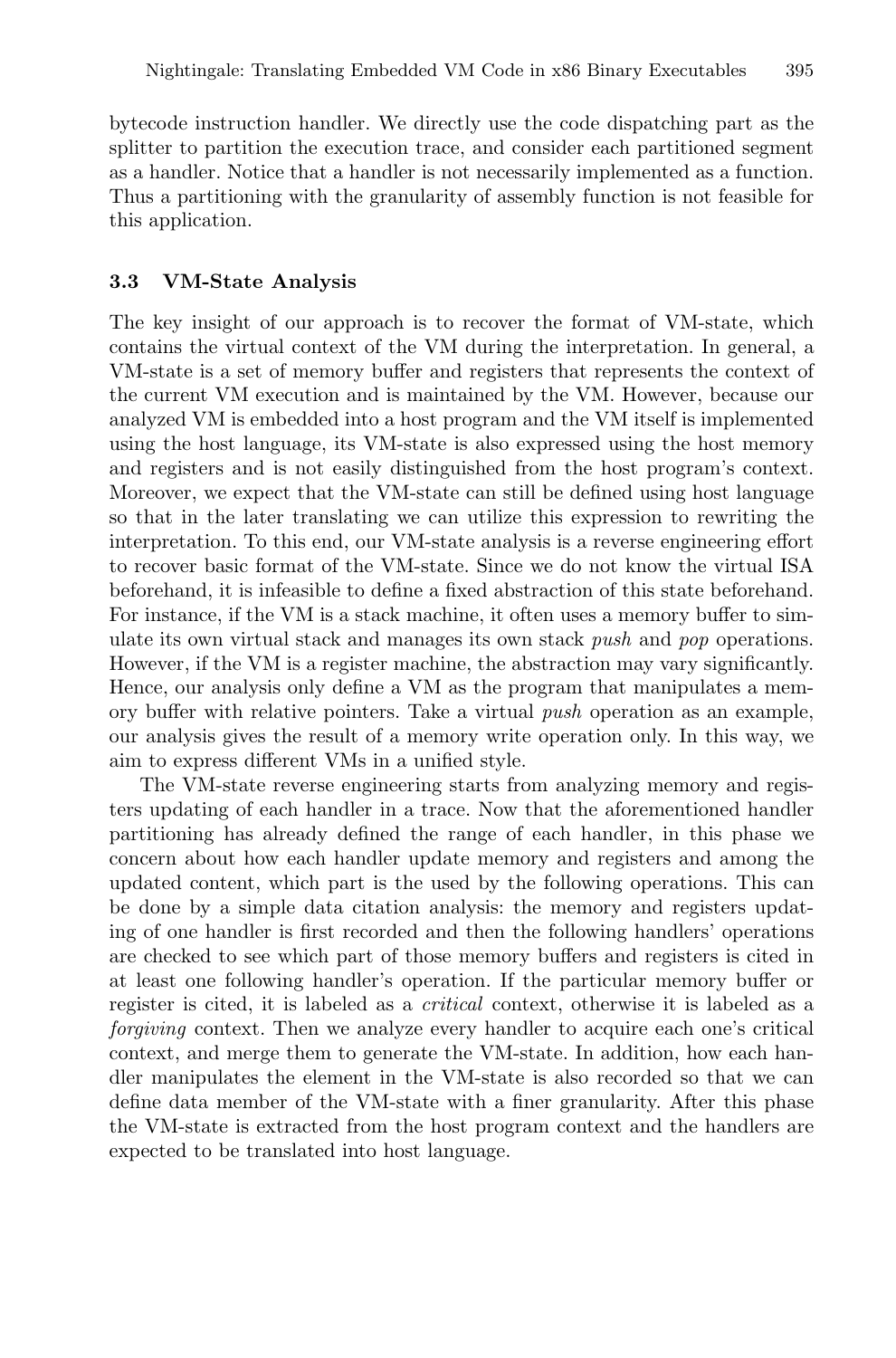### **3.4 Handler Translating**

Handler translating is the core phase of the entire VM code translating process. It translates variously implemented handlers into a unified form based on the definition of VM-state. That is, one handler's operation is translated as an expression consisted of basic calculation and VM-state elements. For instance, if a handler originally fulfils an add operation on two abstract registers, then the translation results may be:

# $VM$ -state.buffer $[0:4]$  =<br>WM-state.buffer $[0:4]$  + WM-state.buffer $[4:8]$  $V_{\rm eff} = 0.4$  ,  $V_{\rm eff} = 0.4$  ,  $V_{\rm eff} = 0.4$  ,  $V_{\rm eff} = 0.4$

As the operation of one handler is represented as the operation on the VMstate, it provides a clear description of the handler's behavior with the help of the VM-state. Moreover, it tackles the issue of implementation diversity issue. Even the VM obfuscator adopts code diversity technique to change same handler in different implementations, our analysis is still able to recover the semantics with the VM-state representation.

The detailed handler translating starts from a value-based backward code slicing [\[3\]](#page-17-0) that resects irrelevant instructions in the handler. It keeps those instructions related to VM-state updating in the handler, which can be employed by a standard slicing approach. Then the remained instructions are transformed into a expression. This expression is generated according to the input and the output of the handler, and illustrates the semantics of the input and the output. Because we can define the input and the output using VM-state, the expression is obviously consists of the relevant VM-state elements.

### **3.5 Code Simplification**

The VM-state based expression of handler may still be complex even if the code slicing removes irrelevant instructions. The reasons for this complexity include the VM obfuscator's implementation is not efficient, or the VM obfuscator intentionally uses a combination of operations to fulfil a simple operation. For instance, some VM obfuscators would use NOR and NAND operations only to emulate every arithmetic operations. To improve the execution efficiency of our translated code, a further code simplification is required.

Our code simplification relies on state-of-the-art code compilation tools to perform code optimization. We first translate every handler in the concrete execution trace to output a VM-state operation sequence. This VM-state operation sequence represents the specific transformation executed by the VM interpretation. Then we rewrite this sequence as a single function using commodity program language so that it can be compiled by state-of-the-art code compilation tools. In our work we use C programming language to rewrite this sequence and use LLVM as the optimization tool. We can compile this single function as a static or a dynamic lib and it could be linked latterly.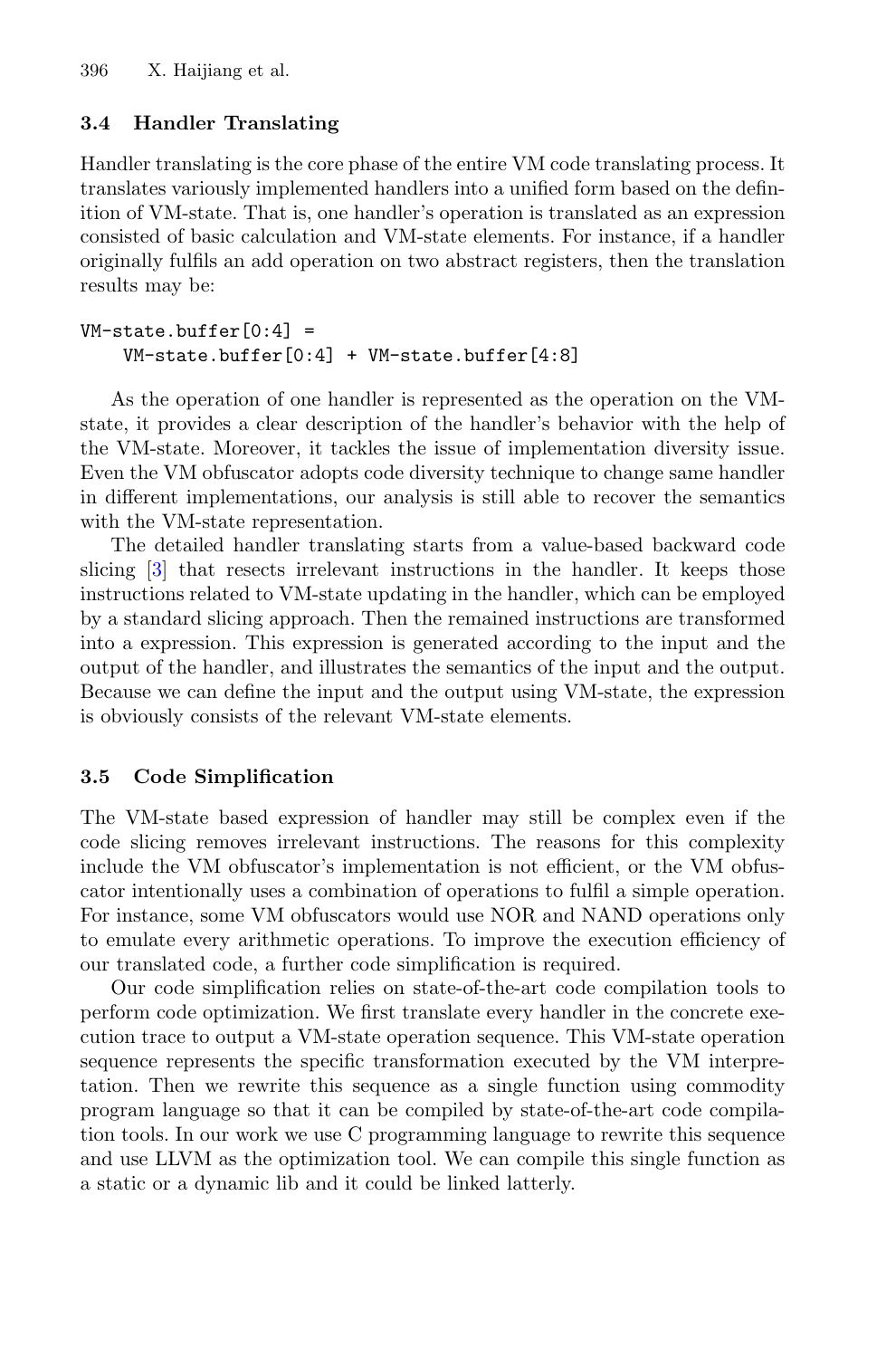### **3.6 Dynamic Patching**

The final step of our translating is to replace the embedded code with a more clear and efficient form. As the embedded code has already been translated and encapsulated into a static or dynamic lib. We can link this lib and use the alternative function to replace the VM stub.

Our dynamic patching is implemented through dynamic code instrumentation. We use popular code instrumentation tools such as Intel's PIN to rewrite the binary code. For a VM stub, we instrument an alternative stub before its entry point to replace its functionality. The control flow is then directed to the new translated function implemented in our lib. And after the execution of this function as a replacement, the alternative stub directly leads the control flow to the invoker of VM stub.

Notice that our translated function is generated by a dynamic analysis phase, which means it may suffer from code coverage problem. The translated function may only able to perform a partial transformation of the original one. However, our observation indicates that most VM stubs are simple transformations with few or no branches. This guarantees our patching works most of the time.

## **4 Empirical Evaluation**

We implement NIGHTINGALE, a binary translation tool, to fulfil this deobfuscation automatically with  $x86$  and  $x64$  binary executables. NIGHTINGALE consists of an execution trace recording module, an offline program analysis module, and a code patching module. The execution trace recording module and the code patching module are based on Intel's PIN instrumentation framework (900+ LOC) [\[8\]](#page-17-5), and the offline program analysis module is written in Python  $(2900+$ LOC). In this section we report our empirical study using NIGHTINGALE on five different obfuscators including the state-of-the-art VM obfuscator–*VMProtect 3.0*, and four VM obfuscators from different CTF contests that introduce special code obfuscation techniques (all of the samples from CTF contests can be found online).

### **4.1 Analysis Results**

The chosen samples cover mainstream implementation styles of VM obfuscation and the diversity of each sample is significant for analysis. **Foodie-VM** is a simple VM from *0CTF 2015* CTF contest. It is implemented in C and adopts a standard decode-and-dispatch model. **BCTF-VM** is a C++ implemented VM adopting standard decode-and-dispatch interpretation model. It contains basic arithmetic operations (*add*, *sub*, *mul*, and *div*), logic operations (*xor*, *and*), and virtual stack operations (*push*, *pop*). **Paris-VM** is an obfuscation sample from the *PlaidCTF 2014* CTF contest, which utilizes exception-driven and data-driven implicit control flow manipulating to hide the execution path. **DonnBeach-VM** is an obfuscation sample from the *Hack.lu 2012* CTF contest, which utilizes Intel's MMX instruction set to fulfil a simple AES encryption (2 rounds). The overall experiment results are listed in Table [1.](#page-11-0)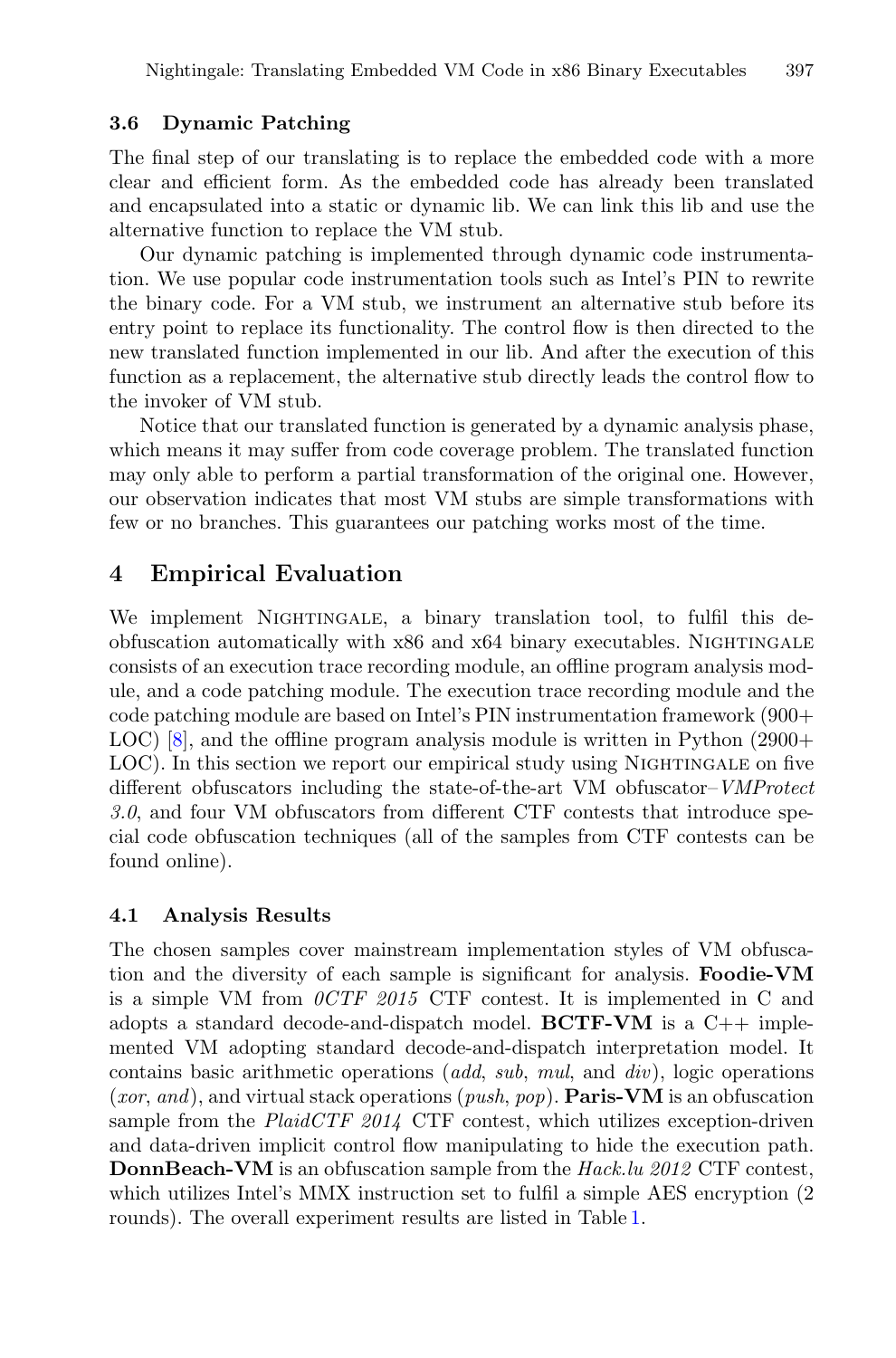<span id="page-11-0"></span>

| <b>VMs</b>       | Type                             | Host language Handlers VM-state |     |                                        |
|------------------|----------------------------------|---------------------------------|-----|----------------------------------------|
| <b>VMProtect</b> | $Threaded interpretationC++$     |                                 | 138 | $53$ units, 156 bytes                  |
| BCTF-VM          | Decode-and-dispatch              | $C++$                           | 19  | $59 \text{ units}, 448 \text{ bytes}$  |
| Foodie-VM        | Decode-and-dispatch              | С                               | 6   | $104 \text{ units}, 260 \text{ bytes}$ |
| Paris-VM         | Data-control                     | $C++$                           | 20  | 7 units, 440 bytes                     |
|                  | DonnBeach-VM Decode-and-dispatch |                                 | 16  | 8 units, 64 bytes                      |

**Table 1.** Features of different VMs and the analysis results

*VMProtect.* VMProtect adopts a threaded interpretation style rather than the classic decode-and-dispatch style used in previous versions. Each handler of its interpreter contains a decode stub at the end of its procedure and calculates next handler in situ, which increases the difficulty of handler partitioning. However, using our indirect branch instruction clustering, NIGHTINGALE still successfully extracts the handler related decoding and dispatching instructions and partitions the handlers from the entire execution trace.

 $BCTF-VM$ . For BCTF-VM, because of the  $C++$  implementation style, static program analysis does not recognize the caller and callee relationship of dispatching procedure. Our approach solves this issue through dynamic analysis and successfully recognizes all handlers in the execution trace. The recovered VM-state contains 59 memory units and because this VM does not insert any interfering instructions, the backward slicing only resect a few instructions. We can pinpoint handler with method proposed in Sect. [3.2.](#page-6-1)

*Foodie-VM.* Handlers of Foodie-VM generally include core functionality and a decode procedure to determine next handler. The extracted VM-state include 104 memory units, and with value-based backward slicing and handler translating, the result is partially showed in Fig. [6.](#page-14-0) We then compare this recovered result with the original source code of the VM and find it corresponds to original design well.

*DonnBeach-VM.* The analysis of DonnBeach-VM finds the dispatcher–an obvious indirect branch instruction at 0x40522F driven by buffer 0x405000, and handlers are easily partitioned due to its decode-and-dispatch interpretation style. However, the VM-state of this obfuscator is hard to be analyzed due to the MMX instructions such as palignr mmx7, mmx7, 0x7. To handle this situation we add an extra MMX instruction analysis to NIGHTINGALE so that it could parse these handlers. As the handlers are parsed, the VM-state of this obfuscator is finally defined as an 8 *×* 8 byte array, which reflects the eight MMX registers (each register is 128-bit). Also notice that in the host language (x86 Assembly) there is no corresponding instruction for those SIMD operations, e.g., an 128-bit xor operation, we manually add some template functions to fulfil such operations.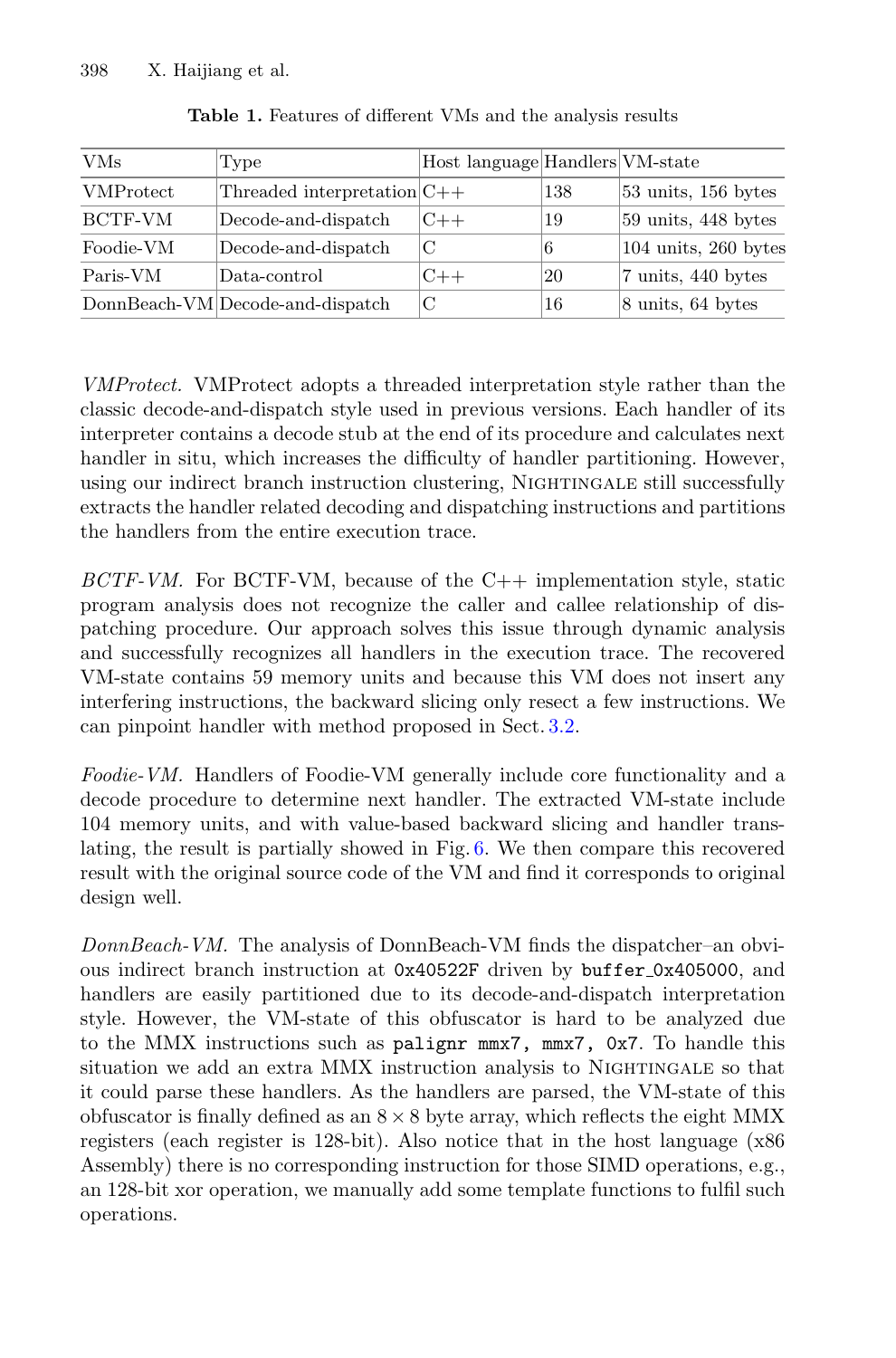*Paris-VM.* Paris-VM is the most special sample in our analysis. It uses three continuous memory buffers plus four independent bytes to store the VM-state. Instead of using either threaded interpretation or decode-and-dispatch interpretation, this VM executes every handler in each iteration. Only one handler is effective in each iteration and this is determined by the current VM bytecode. Each handler first executes its own functionality and then performs a calculation according to the VM bytecode. Only if the result corresponds to particular handler, the updating of VM-state could be preserved. Otherwise, state updating of those ineffective handlers is restored from a mirror VM-state maintained by the VM.

### **4.2 Case Studies**

**VMProtect 3.0.** In our experiment we use VMProtect 3.0, the latest version of VMProtect software (until 2015.08), to protect a sample program. VMProtect inserts many interfering instructions in the handler to obscure the semantics from being comprehended. Using our VM-state analysis proposed in Sect. [3.3,](#page-8-0) we obtain a VM-state containing 53 units and according to relevant operations of those 53 units, crucial instructions in this handler can be determined. After the backward slicing with the information collected we obtain optimized handlers and the simplification effect is shown in Fig. [4](#page-12-0)



<span id="page-12-0"></span>**Fig. 4.** Handler simplification of VMP handlers

We use one of the handlers to illustrate our analysis. The original handler fulfils the functionality of poping two data elements from the virtual stack (VMProtect uses *ebp* to store the virtual stack's header pointer). Then those two elements are stored into *eax* and *ecx* register respectively. Finally a calculation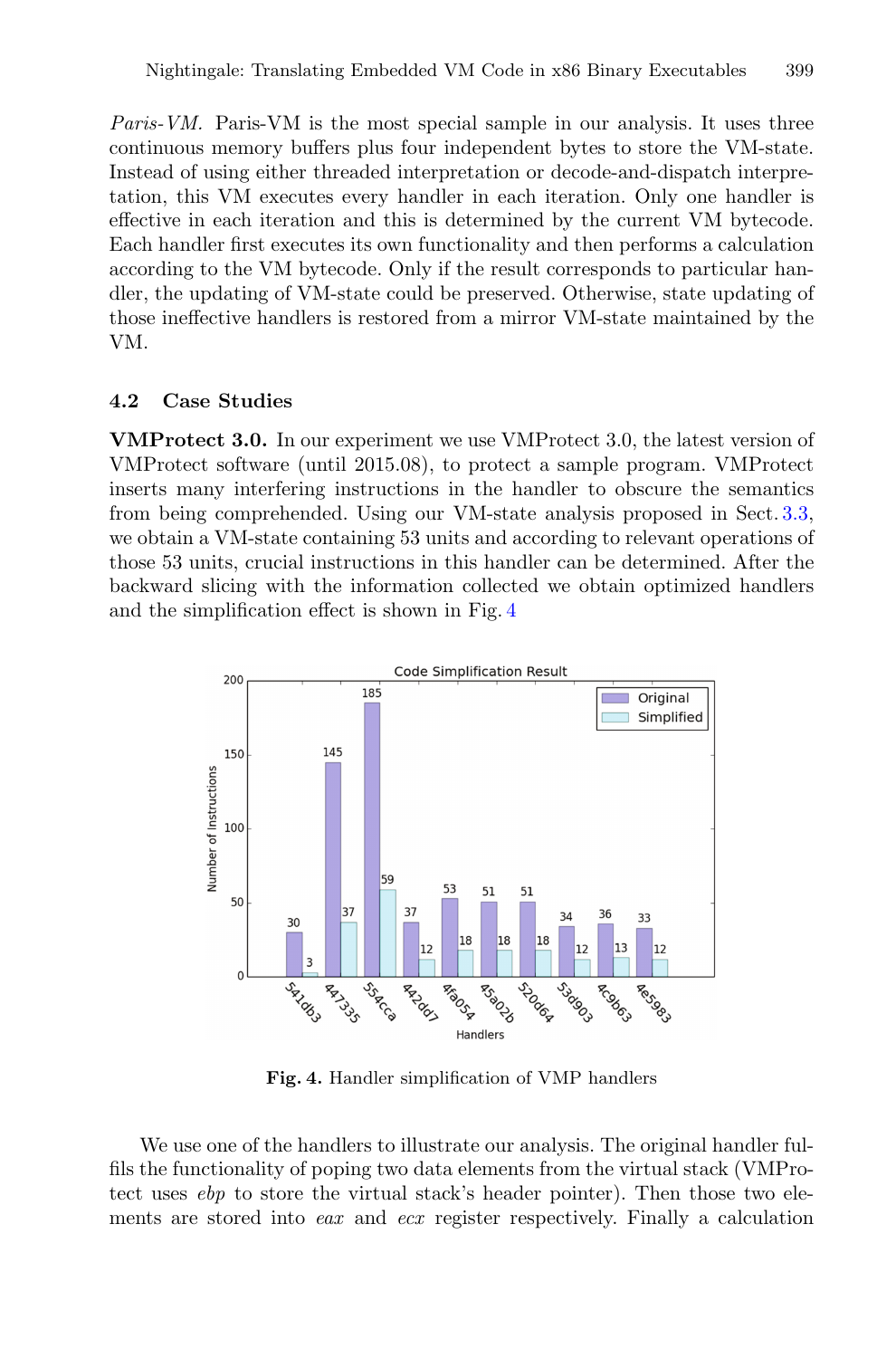((!eax)  $\&$  (!ecx)), i.e., a *NOR* logic computation is executed and the results of calculation and flag register modification are pushed into the virtual VM stack. In addition, the decode procedure, which fetches a 4-byte VM code and uses *ret* instruction to transit to next handler, is attached at the end.

Then we execute the handler translating on this result to obtain the translated code in Fig. [5.](#page-13-0) It shows the top 10 handlers with the most simplification degree. The translated code is expressed in C and is able to be compiled (the decode part of VM-state is omitted). We then integrated the entire translated code of the execution trace to replace the original VM stub. The execution displays that our code updates the status of the program with the same semantics.

```
1 \mid \ldots2
 3 void handler_NOR()
 \begin{array}{c} 4 \\ 5 \end{array} {
           /* Pop 2 data from VM Stack */
 6 // 0x^{4}4ae3c: mov eax, dword ptr [ebp];<br>
(92x)^{10} = (m \text{ state} 22].
           \frac{1}{2} (eax.r32[0]) = vm state[22];
 8 // 0x44ae47: mov ecx, dword ptr [ebp+0x4]
 9 (ecx.r32[0]) = \text{vm\_state}[24];10
11 /* NOR */
12 // 0x44ae51: not eax
13 (ear.r32[0]) = ("(ear.r32[0])) & 0xffffffff;14 // 0x44ae55: not ecx
15 \vert (ecx.r32[0]) = ("(ecx.r32[0])) & 0xffffffff;
16 // 0x44ae5d: and eax, ecx
17 (eax.r32[0]) = (eax.r32[0]) & (ecx.r32[0]);
18
19 /* Push Result to VM Stack */
20 //44ae5f: mov dword ptr [ebp+0x4], eax
21 \vert vm_state[24] = (eax.r32[0]);
22
23 // Push Flag to VM Stack
\begin{array}{|c|c|c|c|}\n 24 & // 0x44ae6b: pushfd<br/>\n25 & (esp.r32[0]) = (esp.(exp.r32[0]) = (esp.r32[0]) - 0x4;26 // 0x44ae76: pop dword ptr [ebp]<br>27 <br>
* (unsigned int *) (esp.r32[0]) =
           *(unsigned int *)(esp.r32[0]) = eflags.r32[0];
28 vm_state[22] = *(unsigned int *)((esp.r32[0]));<br>29 (esp.r32[0]) = (esp.r32[0]) + 0r4
           (exp.r32[0]) = (esp.r32[0]) + 0x4;30
31 /* Fetch next handler offset */<br>32 // 0x44ae8e: mov eax. dword ptr
\frac{32}{33} // 0x44ae8e: mov eax, dword ptr [esi]<br>\frac{33}{33} (eax.r32[0]) = (*(unsigned int *)((es
           (eax.r32[0]) = (*(unsigned int *)((esi.r32[0]))));
34
35 /* Offset Decryption
36 Calculating next Handler address */
\begin{array}{c|c}\n 37 \\
 38\n \end{array} ...
38 }
```
**Fig. 5.** A translated handler of VMProtect obfuscated code

<span id="page-13-0"></span>**Foodie-VM.** Foodie-VM is a VM that simulates an online shellcode battle between two players. The authors have released the source code so we can verify the de-obfuscation result, especially the recovered VM-state with the original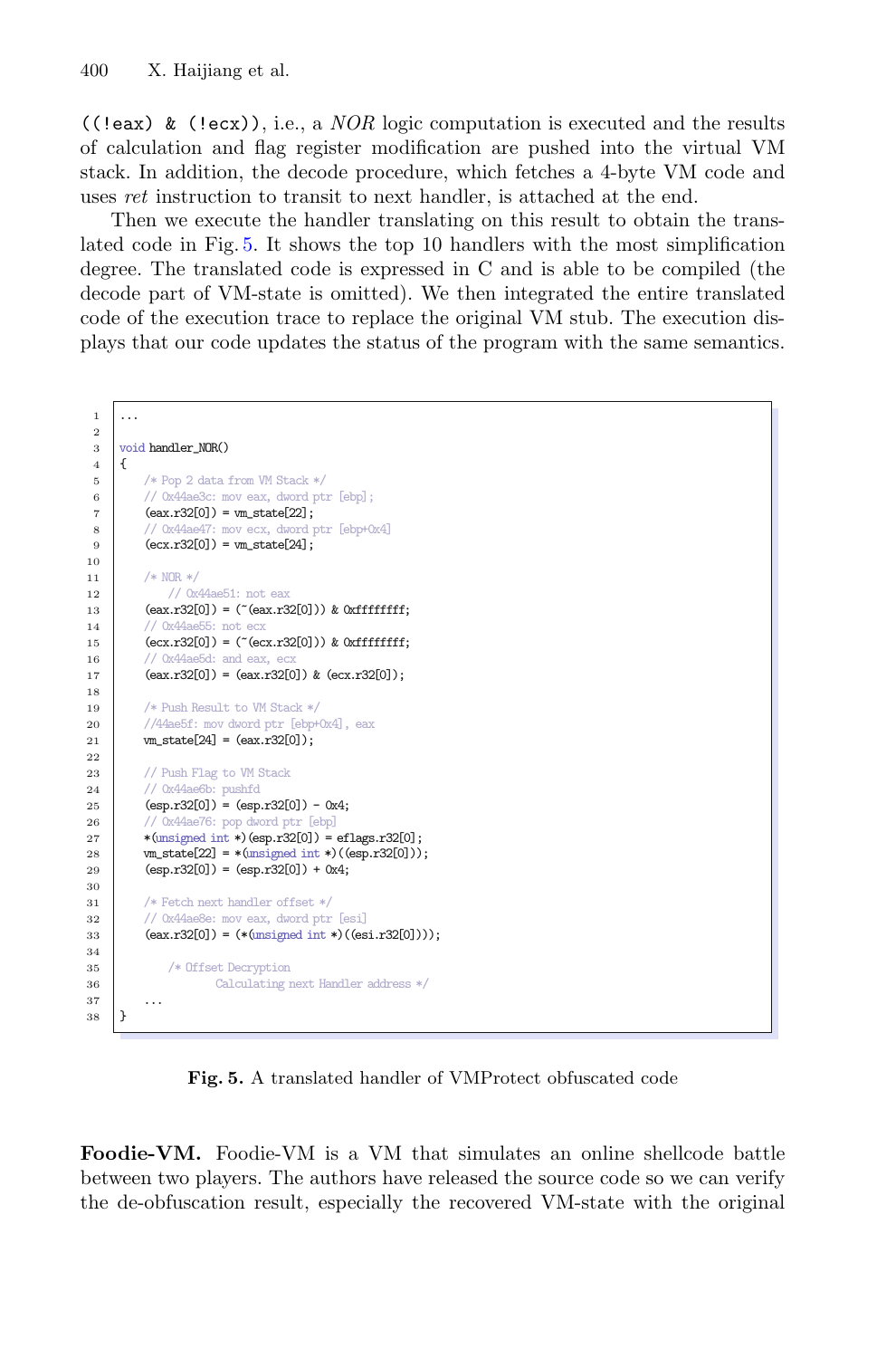```
\frac{1}{2} // MOVri source code<br>\frac{1}{2} int32 t vm(Ins *code
 2 \int_{3}^{2} int32_t vm(Ins *code, uint32_t code_size, char *input)
  \begin{array}{c} 3 \\ 4 \end{array} {
  4 \quad . . . .5 \mid for (i = 0; i < code_size && executing == VM_EXECUTING; ++i)
 \begin{array}{c|c} 6 & \text{f} \\ 7 & \text{f} \end{array}7 Ins ins = read_mem(ctx->memory, ctx->pc);
 8 0pcode op = get\_opcode-ins);<br>9 ctx->pct+:\begin{array}{c|c}\n 9 & \text{ctx->pct+}; \\
 \hline\n 10 & \text{switch(op)}\n\end{array}switch(op)
11 {
\begin{array}{ccc} 12 & \ldots \end{array}\begin{array}{c|c}\n 13 & \text{case } \text{M0Vri:} \\
 14 & \text{reg0} = \text{g}\n\end{array}14 \text{reg0} = \text{get\_reg\_idx}(\text{ins}, 0);<br>
15 \text{if } (\text{reg0} = \text{ERR\_REG\_IDX})if (reg0 = ERR\_REG\_IDX)16 executing = VM STOP;
17 else
18 \text{ctx-Yreg}[\text{reg}()] = (\text{Reg})\text{get\_imm}(\text{ins});<br>
19 \text{break}:break;
\begin{array}{c|c}\n\text{20} \\
\text{21}\n\end{array} ...
\begin{array}{c|c} 21 & \\ 22 & \end{array}22 }
23
24 }
```
(a) Source code of Foodie-VM

```
1 \frac{1}{2} // Result of Handler Translating<br>2 void MOVri()
       void MOVri()
 3 \mid \{4 \mid \ldots5 // Fetch Immediate from VM bytecode
 6 eax.r32[0] = (*(unsigned short *)((ebp.r32[0]) + 0x8));<br>
\sigma eax.r32[0] = (eax.r32[0]) & 0x3ff:
            eax.r32[0] = (eax.r32[0]) & 0x3ff;
 8
 9 // Get VM Context address
10 ecx.r32[0] = vm_state[11];
11
12 // Update VM Register with Immediate
13 \Box vm_state[18] = (eax.r16[0]);
14\begin{array}{c|c}\n 15 & // Update VM PC\n\end{array}<br>
\begin{array}{c}\n 16 & \text{edx.r16} \\
 \end{array}edx.r16[0] = \text{vm\_state}[17];17 edx.r16[0] = (edx.r16[0]) + 0x1;
18 wm_state[17] = (edx.r16[0]);
\begin{array}{c|c} 19 \\ 20 \end{array} }
20 }
```
(b) Translated handler of MOVri operation

<span id="page-14-0"></span>**Fig. 6.** Comparison between original code and translated handler of Foodie-VM

structure. We got 104 memory units from the VM-State Analysis. After valuebased backward slicing and handler Translating, all of the vm bytecode handlers were successfully translated. Figure [6](#page-14-0) lists one bytecode named *MOVri*, which fulfils the function of moving one immediate into VM register that specified in the operand component of the bytecode (we only reserve the key part of the source code and translating result).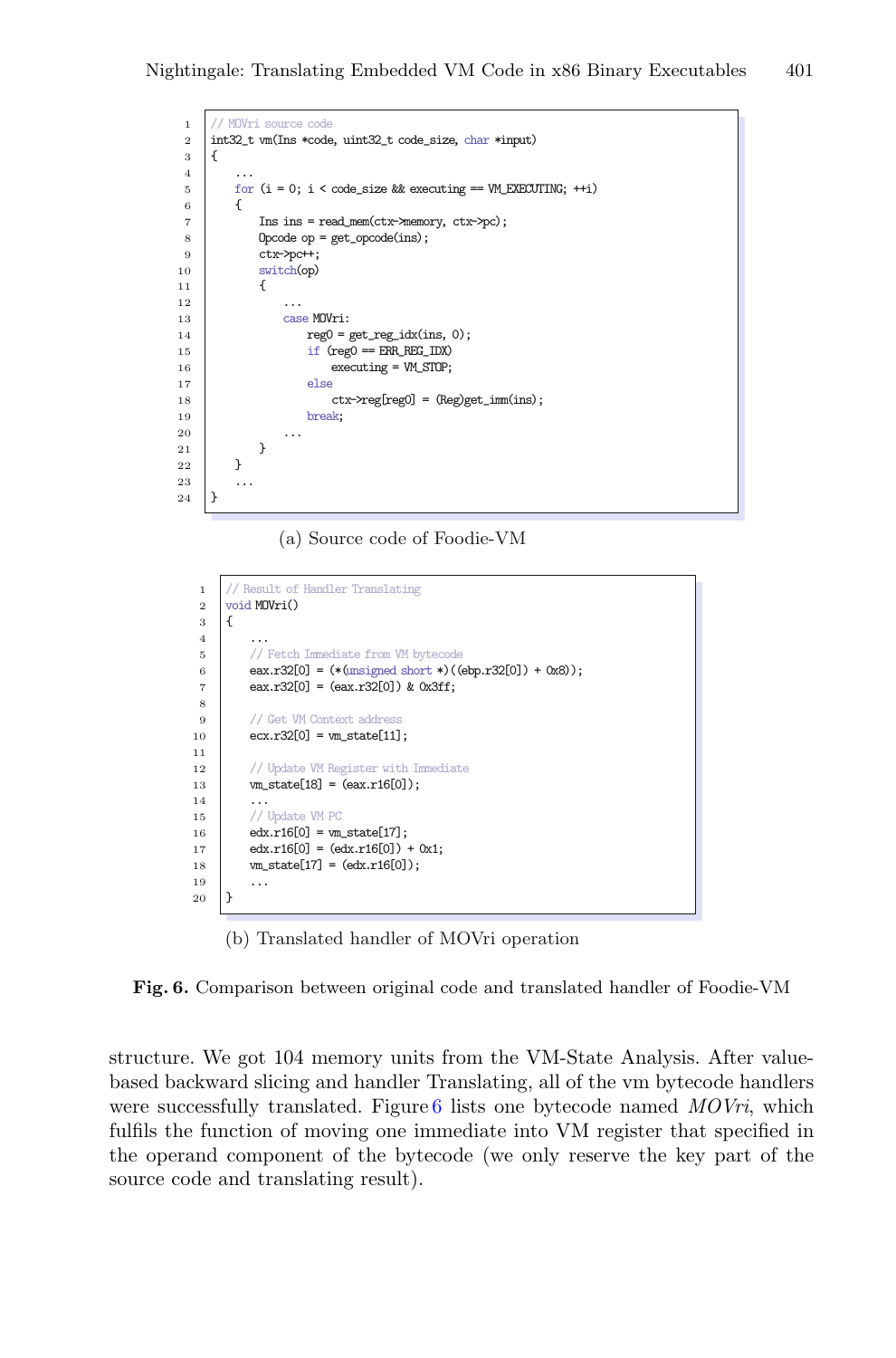In the result of handler translating, new code fetches 4 bytes whose memory address is specified in *ebp.r32[0]* (line 6 of Fig. [6b](#page-14-0)) and stores the fetched data to *vm state[18]* (line 13 of Fig. [6b](#page-14-0)). The corresponding operations in source code are listed at line 19 of Fig. [6a](#page-14-0), which indicate the assignment from immediate operand of VM bytecode to the VM register *reg0*. Finally, *vm state[17]* increases by one (line 16–18 in Fig. [6b](#page-14-0)), which corresponds to ctx->pc++ in source code. From the result analysts could infer that *vm state[17]* is the VM's virtual PC after observing all of the handlers since most of handlers have to update the VM's virtual PC during execution. Thus, our translated results will be helpful to accelerate the process of reverse engineering.

## **5 Related Work**

Code obfuscation is an active and practical field of code protection. Although the theoretic proof of impossibility of perfect obfuscation has been provided by Barak *et al*. [\[1\]](#page-17-6) in 2012. There are still numerous code obfuscation schemes and most of them are ad hoc implemented. These schemes can be classified into two categories. Schemes in the first category mainly work with source code only, and cover many programming languages include C,  $C_{++}$ , Java and  $C_{+}$ . Among them, the Obfuscator-LLVM [\[7\]](#page-17-7) (OLLVM) project is a recently emerged obfuscation scheme that takes advantage of the feature of LLVM-IR to help obfuscate. It is initiated in June 2010 by the information security group of the University of Applied Sciences and Arts Western Switzerland of Yverdon-les-Bains (HEIG-VD). As it works at the Intermediate Representation (IR) level, Obfuscator-LLVM compatible with all programming languages and target platforms currently supported by LLVM. Thus it is widely deployed by many applications on different ISAs.

The second category of code obfuscation schemes could manipulate binary code and are frequently used by commercial software and malware. Two famous obfuscation software providers, VMProtect Software [\[17\]](#page-17-8) and Oreans Technologies [\[9\]](#page-17-9), release a vast majority of publicly known obfuscators such as *VMProtect*, *Themida*, *WinLicense*, and *Code Virtualizer* ). Other binary code obfuscators such EXEcryptor [\[16](#page-17-10)] and SafeEngine [\[12](#page-17-11)] may even be more complex, but are not so popular and less used mainly due to their compatibility issues.

To the best of our knowledeg, the work of Sharif *et al*. [\[13\]](#page-17-1) proposed the first generic de-obfuscation approach against VM based code obfuscation. They mainly relies on abstract variable analysis and binding to recognize VPC (virtual pc of the emulator) and re-construct the CFG. Their work provides a clear definition of the VM analyzed. However, their analysis relies on the assumption of certain VM structure and only focuses on recovering structure (CFG) of the VM bytecode. This is less meaningful for VM based code obfuscation because a VM stub is generally transformed from a relatively simple function or basic block. It is the bytecode's definition rather than the structure that gives the information of the obfuscation code. Yadegari *et al*. [\[20](#page-17-3)] also propose a generic de-obfuscation approach. The advantage of their proposed approach is that it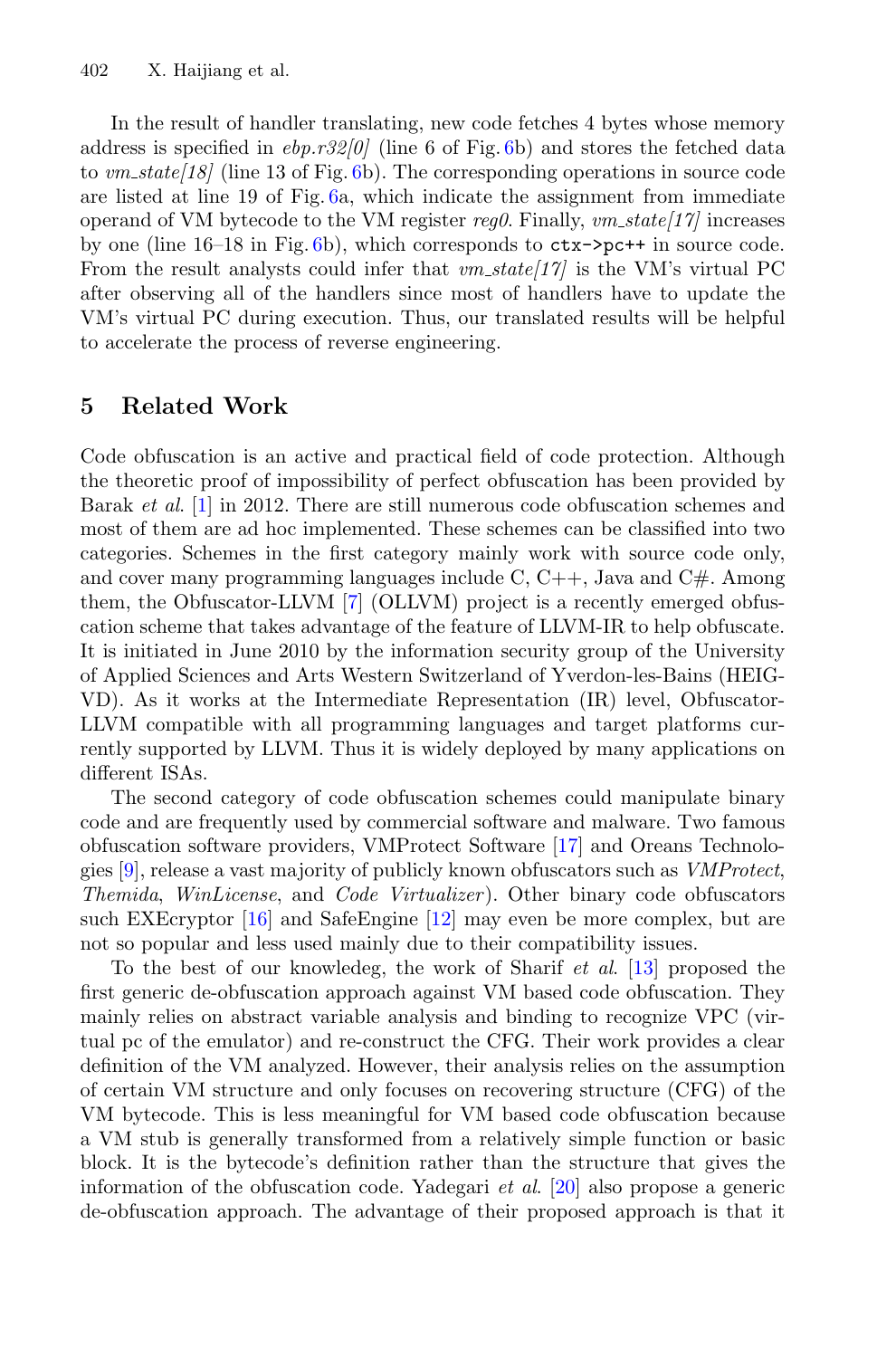does not make any assumptions about the nature of the obfuscation scheme, but instead using semantics-preserving program transformations to simplify away obfuscation code. Although the proposed code simplification technique is effective, the main target of their approach is still the CFG and the approach does not provide any concrete bytecode definition.

Coogan *et al*. [\[3](#page-17-0)] proposed a semantics-based approach to de-obfuscate common commercial obfuscators. However they make a strong assumption that requires the involving of system calls to help analyzing. This assumption is not valid for many VM stubs and thus their approach is not universal. Rolf Rolles gives a well-defined de-obfuscation procedure on unpacking virtualization obfuscators in [\[10\]](#page-17-12) and proposes a semantics-based methods in [\[11\]](#page-17-13). However these work lacks details on handling many obfuscator variants and do not scale.

Specific de-obfuscation tools corresponding to particular version of obfuscators are frequently developed. VMSweeper is a plugin of popular Ollydbg debugger that helps decompile VM code of Code Virtualizer (Oreans Technology) and VMProtect (VMProtect Software). Oreans UnVirtualizer is also an Ollydbg plugin that focus on analyzing Code Virtualizer. In response to LLVM-IR based obfuscation, de-obfuscation technique [\[5](#page-17-14)] against OLLVM is also proposed. This technique utilize Miasm [\[2](#page-17-15)], a Python open source reverse engineering framework, to deal with specific cases of Control Flow Flattening, Bogus Control Flow, and Instructions Substitution. Besides, there are works concentrating on particular aspects of de-obfuscation. Using symbolic execution to help de-obfuscate VM stub is a promising strategy and many studies have been proposed [\[6](#page-17-16)[,15](#page-17-17),[19\]](#page-17-2). Other de-obfuscation techniques include using probable-plaintext attacks to deobfuscate malware [\[18\]](#page-17-18) and simplifying obfuscated machine Code [\[4](#page-17-19)].

For famous code obfuscator, corresponding analysis tools are able to deal with fixed pattern and recover the obfuscated code with necessary manual effort. However, as the obfuscators change or evolve, these tools are immediately not available. This becomes an endless arms race and the designers of VM obfuscator have the advantage of adopting "security by obscurity" strategy. Moreover, for those obfuscators in the wild, there is no known effective de-obfuscation tool to analyze them. As a result, our automated and universal analysis is more profitable.

### **6 Conclusion**

In this paper we study the VM based obfuscation and propose a binary translation approach to simplify the embedded VM stub in a host program. Our approach differs from most recent de-obfuscation schemes for its VM-state analysis, which is a universal analysis against various VM implementations. Based on the VM-state a clear expression of VM handler is generated and translated into host language. This translated code can replace the VM stub and fulfil same functionality, and is easily to understand and more efficient. Experiments on five different VMs illustrate the feasibility of our approach.